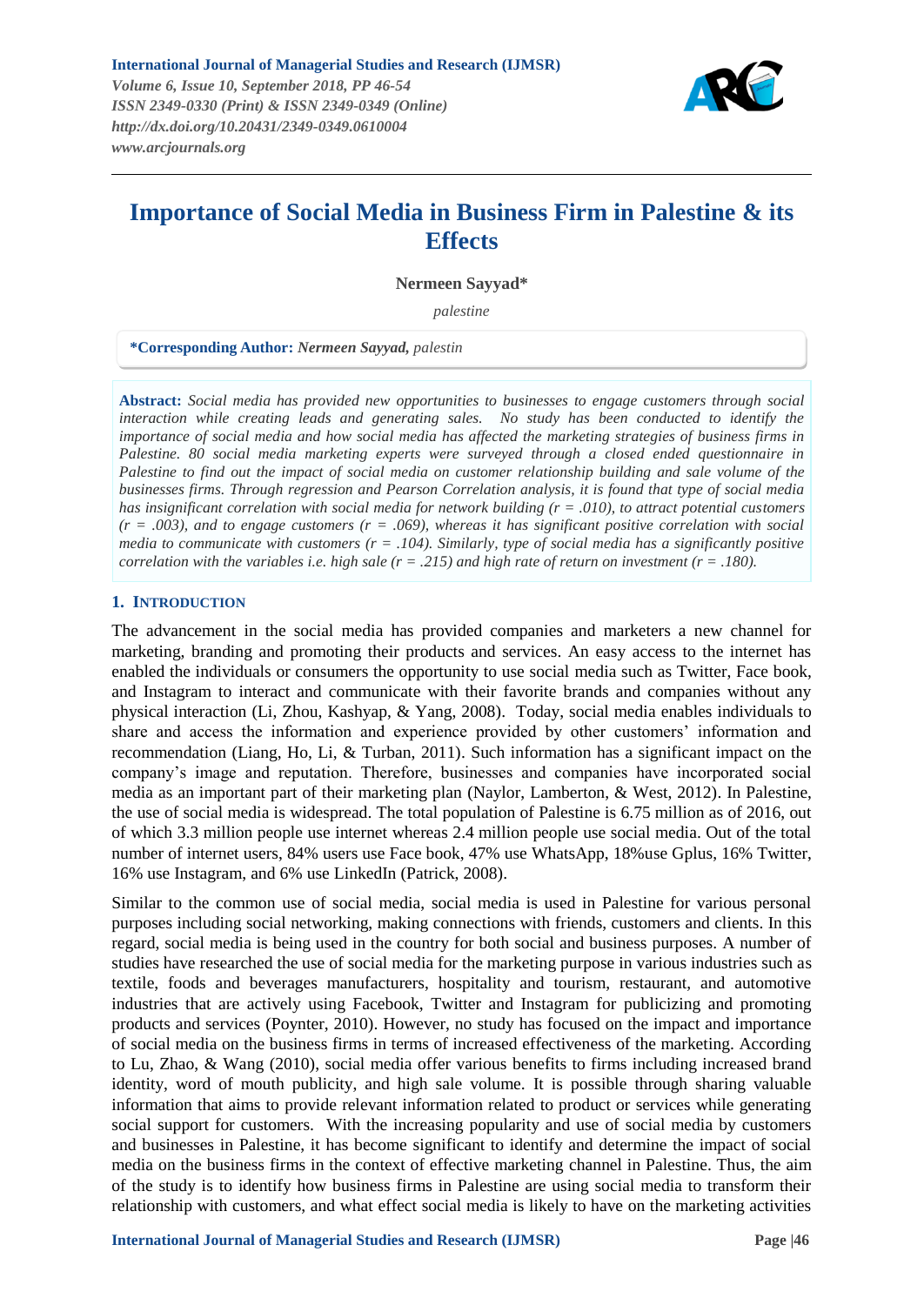of the firms such as brand identity, image and loyalty both from customers and employees' point of view.

## **2. LITERATURE REVIEW AND THEORETICAL BACKGROUND**

With the advancement of the internet and wide use of social media, it has become easy for customers and businesses to interact often to collaborate in the business context. Besides personal networking through social media, there is widespread use of social media in the business. According to Fue, Li, & Wenyu (2009), social media has enabled businesses to interact with the target audience by creating and sharing relevant information. Moreover, social media such as Facebook now provides review features to businesses to get the review based on the experience that is likely to affect the buying decision of potential customers. Thus, social media is empowering the customers to create and share content that is beneficial for other customers. Therefore, the effect of social media on the business firm is more than just a marketing channel. As asserted by Hanna, Rohm, & Crittenden (2011), social media has revolutionized the traditional marketing tactics; however, it does not benefit every business in the same way. In this way, he determined that the social media affects the business firms and the effectiveness of their marketing activities largely depends on different factors such as type of the product, purchase and type social media platform. Aral, Dellarocas, & Godes (2013) argued that regardless of product and purchase type if used correctly social media helps low, medium and high companies to boost their sales and create brand awareness.

Kim, Lim, & Brymer (2015) while highlighting the benefits of social media by businesses indicated that social media has been helping marketers in building a relationship through likes, shares, comments and messages. Unlike traditional marketing where existing or potential consumers could not reach to the company to convey their experience. Thus, by getting direct feedback from customers, it is easy for businesses to improve their products and services that fulfil the customers' needs. In this effort to use social media for marketing, it is identified that social media has changed the way businesses and leaders were perceived. Qualman (2010) found that leaders also play an important role in creating the image of a business. For this purpose, it is suggested that businesses' leaders must embrace social media such as LinkedIn, Face book, and Twitter to create persona of a company outside the business. According to Kotler, Kartajaya, & Setiawan (2016), social media provides twofold benefits to leaders; at first, social media is a free and easily accessible platform that can be used to a build personal brand. Secondly, leaders can represent the company by constantly engaging with the employees, customers, and other public while creating a brand image of the company. According to Scott (2017), today customers have become social paradox and they like to see how their favorite company or business reacts or responds to an event and show commitment to a purpose. Rao & Raghavendra (2016), on the other hand, highlighted the negative impact of social media on the business firms. In this way, they highlighted that certain events can lead to the negative publicity of the company thereby impacting company's reputation. Jones, Borgman, & Ulusoy (2015) pointed out the use of social media for the purpose of recruitment by the companies. They argued that social media is not only used for marketing brands but also used for creating a good image of a company. Using social media does not only help in recruitment but also can be used for showing a positive image of the company in front of potential customers. Kietzmann, Hermkens, McCarthy, & Silvestre (2011) offered a framework that provides seven functional building blocks to define social media. These blocks include identity, conversation, sharing, presence, reputation, relationship and groups or community.

## **3. CONCEPTUAL MODEL AND HYPOTHESES**

Given that the aim of the study is to find the importance and effect of social media on business and firms, therefore, a conceptual framework is developed that is based on dependent and independent variables. Thus, social media is independent variable whereas its effect such as communicating with customers to build relationship and high sale are dependent variables.

Based on the above variables, two hypotheses are developed. In this way, null and alternative hypotheses will be developed that will help to determine which hypothesis is rejected or approved. The first hypothesis will try to find the way social media platforms are helping the business firms in Palestine to build strong relationship with customers. Thus, following hypothesis is developed: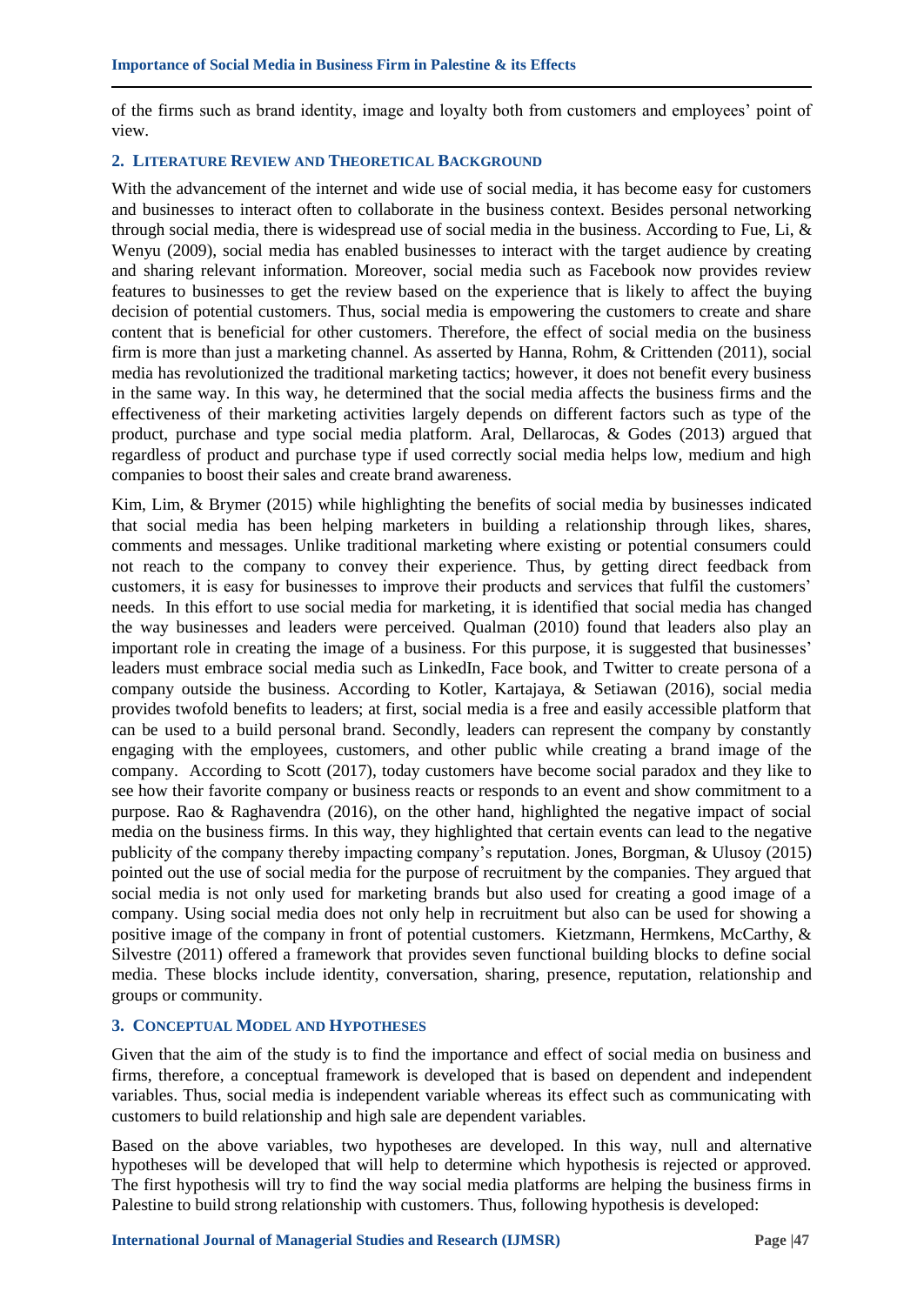

**Figure1.** *Conceptual Model*

*h0*: There is no relationship between uses of social media by business firms in Palestine and relationship building with customers.

 $h_l$ : There is a positive relationship between uses of social media by business firms in Palestine and relationship building with customers.

*h0:* There is no relation between uses of social media by business firms in Palestine and high sales

*h2:* There is a positive relation between uses of social media by business firms in Palestine and high sales



**Figure1.** *Hypothesis Model*

## **4. RESEARCH METHODOLOGY**

In order to achieve the aim and objective and validate the proposed hypothesis, the author carried out a survey. The survey was conducted with 80 different Social Media Expert employed in different organizations of companies in Palestine through paper and online questionnaire.

## **5. INSTRUMENT DEVELOPMENT**

A closed ended questionnaire was designed consisting of profile information and 13 questions by using a 5-point Likert-scale from  $1 =$  strongly disagree to  $5 =$  strongly agree. Questions were extracted from previous studies to enhance the validity and reliability of the study. Two independent variables of the study that are building customer relationship and high sale volume are studied in a number of previous studies. However, those studies have researched the phenomena from customers' point of view and no study has studied the phenomena from organizations' and marketers' point of view. Through this study, author has ensured to address the impact that social media has on the customer relationship and company's financial profitability from a different perspective. Thus, questions ask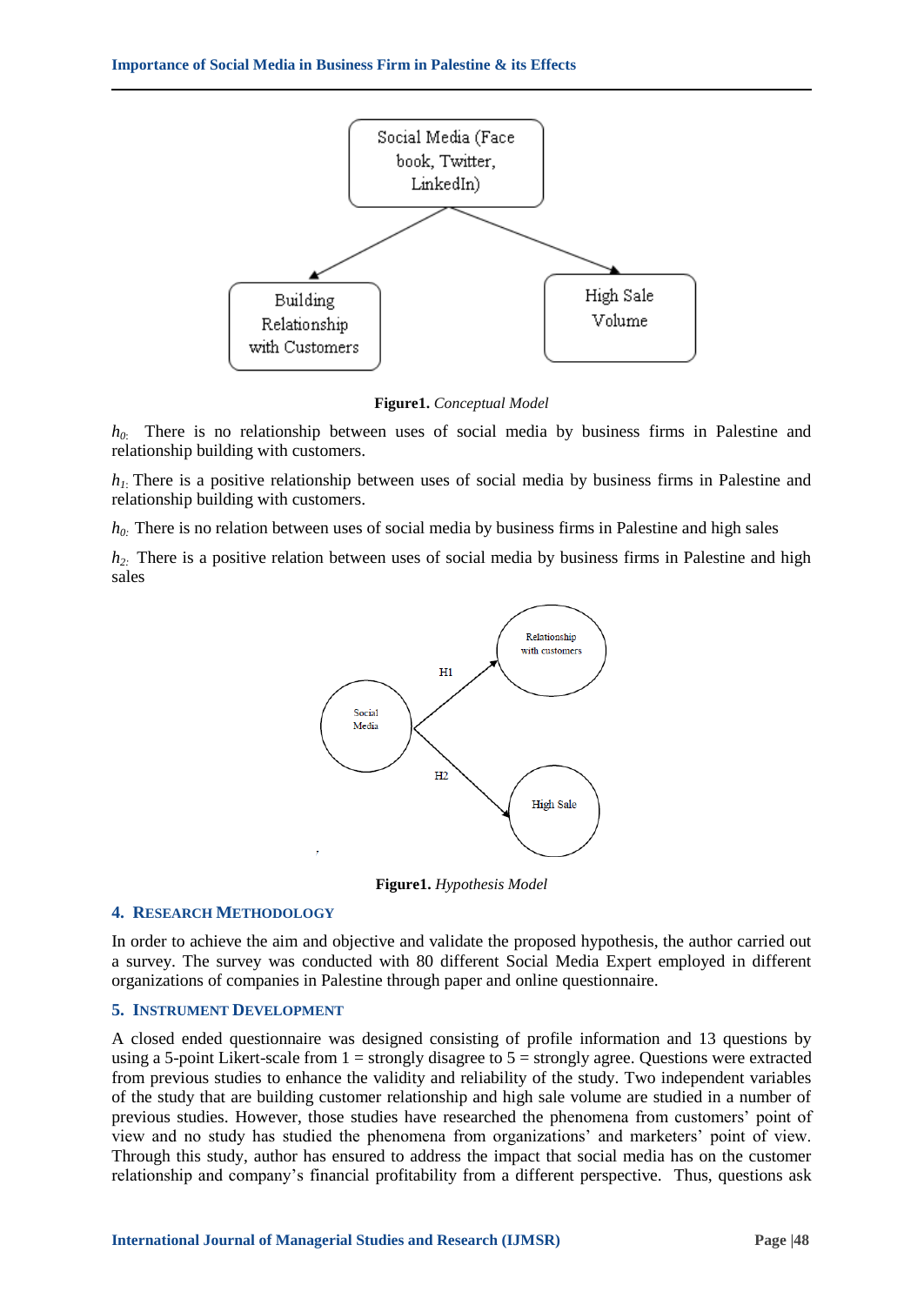direct questions to the respondents concerning the impact they have observed as a result of using social media by the companies in Palestine.

## **6. DATA COLLECTION**

100 questionnaires were distributed to Social Media Experts in Palestinian organizations randomly where 50 questionnaires were sent to the experts through Face book, Twitter, and Instagram profile and 100 were distributed in person. However, only 80 questionnaires were returned whereas respondents who were not Social Media Expert were excluded. Thus, out of 150 questionnaires only 80 questionnaires were useful for the study.

# **7. RESEARCH METHOD**

In order to analyze the data, quantitative method is chosen i.e. regression and Pearson correlation coefficient analysis. Regression analysis will help in analyzing and identifying the causal relationships between the independent and dependent variables. Similarly, in order to test the hypotheses of the study, Pearson correlation analysis is conducted by using SPSS software where Type of Social media is the Constant predictor.

# **8. RESULTS & ANALYSIS**

## **8.1.Descriptive Analysis**

Descriptive statistics shows the mean and standard deviation of the whole data set. In the table 1, it can be observed that mean and std. deviation value of independent variable i.e. Type of Social Media is 2.66 and 2.70 respectively, which are higher than 1. It shows that large number of companies in Palestine is using different social media e.g. Face book, Twitter, Instagram, YouTube, and Linked In to build relationship with customers and increase their sale and ultimately profitability. On the contrary, mean and std. deviation value of other questions including social media for branding, online marketing, to attract potential customers, traffic to website, engage customers, low cost marketing, product awareness, advertisement campaign, and high rate of return on investment are close to 1. It shows that there is a normal dispersion of the data.

| <b>Descriptive Statistics</b>                    |        |                |    |  |  |  |  |
|--------------------------------------------------|--------|----------------|----|--|--|--|--|
|                                                  | Mean   | Std. Deviation | N  |  |  |  |  |
| Type of Social Media                             | 2.6625 | 2.70463        | 80 |  |  |  |  |
| Social sharing for network building              | .7125  | 1.06965        | 80 |  |  |  |  |
| social media for branding                        | .6625  | .84109         | 80 |  |  |  |  |
| Social media for online marketing                | .6625  | .94056         | 80 |  |  |  |  |
| Social media to attract potential customers      | .6500  | .91541         | 80 |  |  |  |  |
| Social media & high sales                        | .8125  | 1.04450        | 80 |  |  |  |  |
| Social media and traffic to website              | .5500  | .76141         | 80 |  |  |  |  |
| Social media to engage customers                 | .5875  | .86703         | 80 |  |  |  |  |
| Social media and low cost marketing              | .4375  | .80887         | 80 |  |  |  |  |
| social media for international marketing         | .7375  | 1.17725        | 80 |  |  |  |  |
| Social media and product awareness               | .5125  | .95459         | 80 |  |  |  |  |
| Social media and advertisement campaign          | .5250  | .88554         | 80 |  |  |  |  |
| Social media & high rate of return on investment | .5625  | .93921         | 80 |  |  |  |  |
| Social media to communicate with customers       | .5625  | 1.08900        | 80 |  |  |  |  |

**Table1.** *Descriptive Statistics*

# **8.2.Hypotheses Testing - Correlation Analysis**

## *8.2.1.Analysis of Type of Social Media and Customer Relationship Building*

In order to determine the correlation between the dependent and independent variables, two different Pearson correlation tests were conducted wherein first test aimed to determine the correlation between Type of Social media and relationship building with customers. As shown in table 2, type of social media has insignificant correlation with social media for network building  $(r = .010)$ , to attract potential customers ( $r = .003$ ), and to engage customers ( $r = .069$ ), whereas it has significant positive correlation with social media to communicate with customers  $(r = .104)$ . On the other hand, type of social media has insignificant negative correlation with branding (-.062), which indicates that in Palestine, social media is not essentially being incorporated into the marketing strategy of the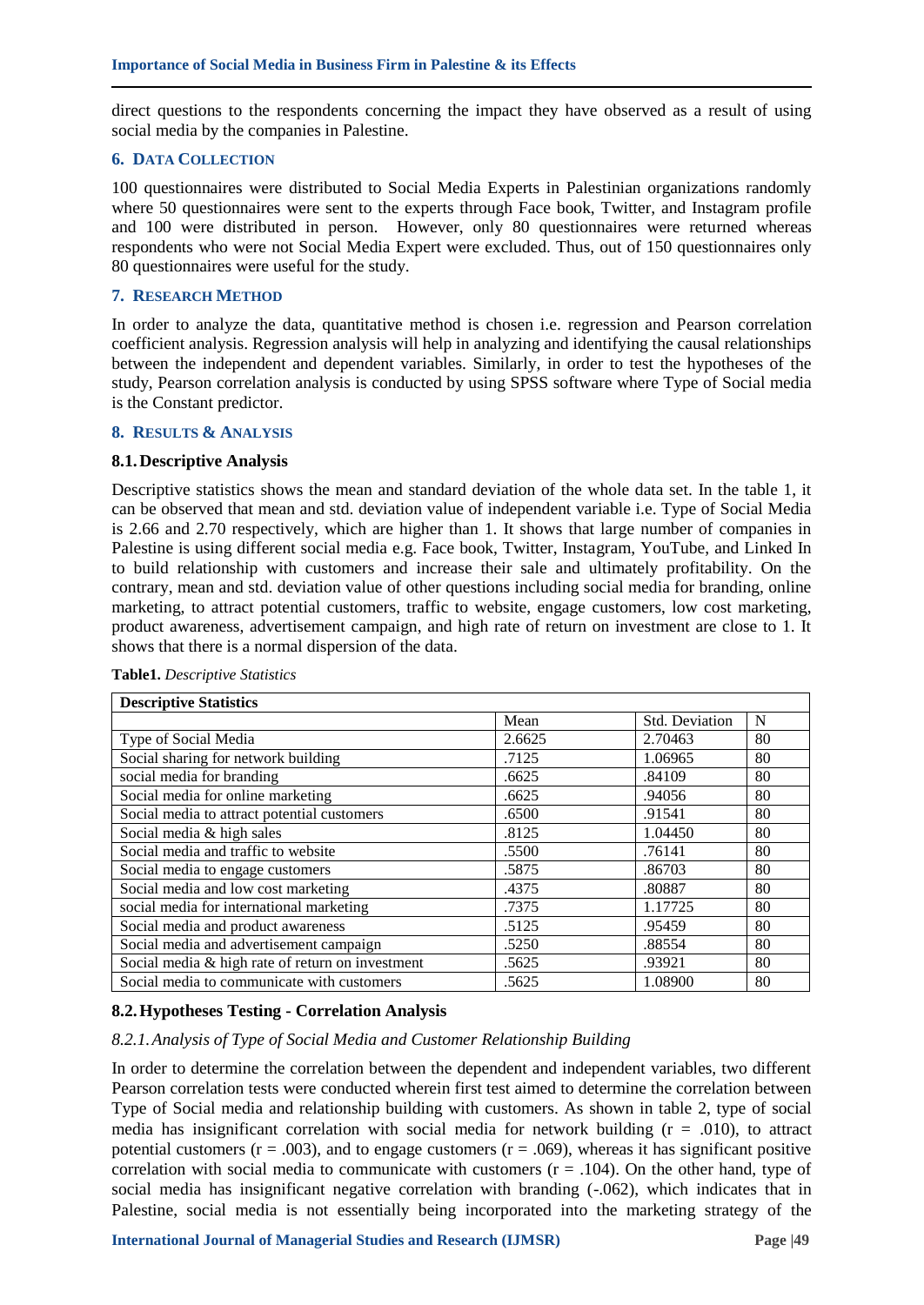company to achieve the branding purpose. However, positive significant correlation with the communication indicates that social media is used for communication purpose, where customers reach to the companies via social media to inquire about the features and prices of product or services. It also confirms the notion presented by Kim, Lim, & Brymer (2015) that social media has improved communication between businesses and customers because social media provides companies to connect with customers round the clock while running their campaigns in high visualization. The results also confirm the finding of Hanna, Rohm, & Crittenden (2011) that concern that through improved and direct communication with customers, businesses are able to build a strong relationship customers. However, the current results have declined the notion that social media is effective source of branding; as the current results suggest that in Palestine social media is not efficiently being used for marketing and branding.

| <b>Correlations</b>            |                                                 |                 |                                                      |                                    |                                                             |                                 |                                                  |
|--------------------------------|-------------------------------------------------|-----------------|------------------------------------------------------|------------------------------------|-------------------------------------------------------------|---------------------------------|--------------------------------------------------|
|                                |                                                 | Social<br>Media | Social<br>Type of sharing for<br>network<br>building | Social<br>media<br>for<br>branding | Social media Social<br>to attract<br>potential<br>customers | media to<br>engage<br>customers | Social media to<br>communicate<br>with customers |
|                                | Type of Social Pearson Correlation 1            |                 | .010                                                 | $-0.062$                           | .003                                                        | .069                            | .104                                             |
| Media                          | Sig. (2-tailed)                                 |                 | .931                                                 | .586                               | .980                                                        | 541                             | .359                                             |
|                                | N                                               | 80              | 80                                                   | 80                                 | 80                                                          | 80                              | 80                                               |
| Social sharing                 | <b>Pearson Correlation</b>                      | .010            | 1                                                    | .074                               | .142                                                        | $266*$                          | .086                                             |
| for network                    | Sig. (2-tailed)                                 | .931            |                                                      | .516                               | .210                                                        | .017                            | .447                                             |
| building                       | N                                               | 80              | 80                                                   | 80                                 | 80                                                          | 80                              | 80                                               |
| Social media                   | <b>Pearson Correlation</b>                      | $-.062$         | .074                                                 | 1                                  | .025                                                        | 154                             | .099                                             |
| for branding                   | Sig. (2-tailed)                                 | 586             | .516                                                 |                                    | .822                                                        | .173                            | .381                                             |
|                                | N                                               | 80              | 80                                                   | 80                                 | 80                                                          | 80                              | 80                                               |
| Social media                   | <b>Pearson Correlation</b>                      | .003            | .142                                                 | .025                               | 1                                                           | $230^*$                         | .124                                             |
| to attract                     | Sig. (2-tailed)                                 | .980            | .210                                                 | .822                               |                                                             | .040                            | .274                                             |
| potential<br>customers         | N                                               | 80              | 80                                                   | 80                                 | 80                                                          | 80                              | 80                                               |
| Social media                   | <b>Pearson Correlation</b>                      | .069            | $.266*$                                              | .154                               | $230^*$                                                     | 1                               | .034                                             |
| to engage                      | Sig. (2-tailed)                                 | .541            | .017                                                 | .173                               | .040                                                        |                                 | .762                                             |
| customers                      | N                                               | 80              | 80                                                   | 80                                 | 80                                                          | 80                              | 80                                               |
| Social media                   | <b>Pearson Correlation</b>                      | .104            | .086                                                 | .099                               | .124                                                        | .034                            | 1                                                |
| to communicate Sig. (2-tailed) |                                                 | 359             | .447                                                 | 381                                | .274                                                        | .762                            |                                                  |
| with customers                 | $\overline{N}$                                  | 80              | 80                                                   | 80                                 | 80                                                          | 80                              | 80                                               |
| (2-tailed).                    | *. Correlation is significant at the 0.05 level |                 |                                                      |                                    |                                                             |                                 |                                                  |

**Table2.** *Correlation Analysis between Type of Social Media and Customer relationship building*

## *8.2.2.Analysis of Type of Social Media and Increased Sale Volume*

In order to find the correlation between the type of social media and increase sale volume of the companies in Palestine, Pearson correlation analysis was conducted which included the questions concerning use of social for high sale, for low cost marketing and high rate of return of return on investment of the companies. In the table 3, it can be seen that independent variable i.e. Type of social media has significantly positive correlation with the variables i.e. high sale ( $r = .215$ ) and high rate of return on investment  $(r = .180)$ , whereas there is negative correlation of independent variable with social media and low cost marketing. Significantly positive correlation between the variables indicate that on account of using social media, companies in Palestine have observed high sale as well as high rate of return on investment. On the contrary, negative correlation with low cost marketing indicates that the phenomena that social media is a cheap and low cost marketing tactics is wrong, as companies in Palestine has not observed significant change in their marketing cost as a result of social media. The results confirm the findings of Poynter (2010) that found that by selecting the right social

ו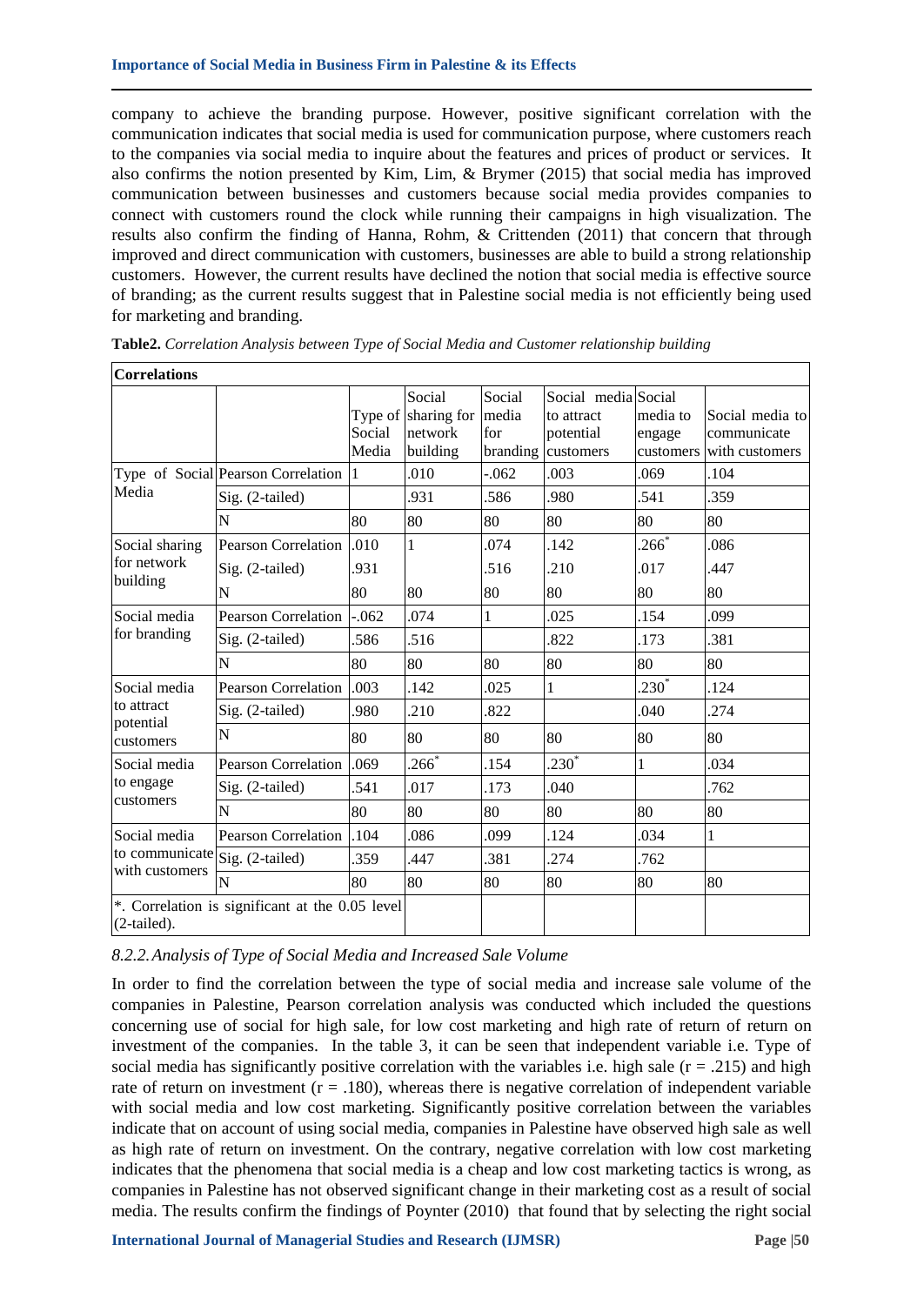media and engaging with customers, businesses can significantly improve their sales. Similarly, Rao & Raghavendra (2016) had found that social media specifically Facebook is an efficient source of generating leads, which when handled carefully and professionally can be converted into sales. In this regard, instant messaging is regarded the key for interacting and communicating with the customers.

| Table3. Correlation analysis between type of social media and high sale |  |  |  |  |
|-------------------------------------------------------------------------|--|--|--|--|
|                                                                         |  |  |  |  |

## **Correlations**

|                                                                   |                            | Type of<br>Social Media | & high sales |         | Social media Social media and Social media & high rate of<br>low cost marketing return on investment |
|-------------------------------------------------------------------|----------------------------|-------------------------|--------------|---------|------------------------------------------------------------------------------------------------------|
| Type of                                                           | <b>Pearson Correlation</b> |                         | .215         | $-.065$ | .180                                                                                                 |
| Social                                                            | $Sig. (2-tailed)$          |                         | .056         | .568    | .109                                                                                                 |
| Media                                                             | N                          | 80                      | 80           | 80      | 80                                                                                                   |
| Social                                                            | <b>Pearson Correlation</b> | .215                    |              | $-.007$ | $-.020$                                                                                              |
| media $&$                                                         | $Sig. (2-tailed)$          | .056                    |              | .954    | .859                                                                                                 |
| high sales                                                        | N                          | 80                      | 80           | 80      | 80                                                                                                   |
| Social                                                            | <b>Pearson Correlation</b> | $-.065$                 | $-.007$      |         | .122                                                                                                 |
|                                                                   | media and Sig. (2-tailed)  | .568                    | .954         |         | .282                                                                                                 |
| low cost<br>marketing                                             | N                          | 80                      | 80           | 80      | 80                                                                                                   |
| Social<br>media $&$<br>high rate of<br>return<br>on<br>investment | <b>Pearson Correlation</b> | .180                    | $-.020$      | .122    |                                                                                                      |
|                                                                   | $Sig. (2-tailed)$          | .109                    | .859         | .282    |                                                                                                      |
|                                                                   |                            | 80                      | 80           | 80      | 80                                                                                                   |

## *8.2.3.Empirical Analysis*

To further confirm whether or not there is relationship between the identified dependent and independent variables two regression analyses were conducted.

# *8.2.4.ANOVA Factor Analysis of Social Media and Customer Relationship Building*

The model estimated in the regression also confirmed a close relationship between the dependent and independent variables of the study. The ANOVA table for the chosen variables has shown that all the explanatory variables were significant in describing the impact of social media on customer relationship building in the business firms of Palestine. The results of R-Square value .023 indicated as 2% of changes in the dependent variable can be observed through the changes in independent variables. Given that the change is considerably low, the explanatory variables are unable to explain the impact of social media on the customer relationship building. Sig value = .881 above the alpha value i.e. 0.05 has confirmed the significant relationship between the variables.

| <b>Model Summary</b> |      |          |                   |                                   |  |  |
|----------------------|------|----------|-------------------|-----------------------------------|--|--|
| Model                | R    | R Square | Adjusted R Square | <b>Std.</b> Error of the Estimate |  |  |
|                      | ∟roa | .023     | $-.043$           | 2.76212                           |  |  |

**Table4.** *ANOVA Factor Analysis of Social media and customer relationship building*

|                                                       |            |         | <b>ANOVA</b> <sup>b</sup> |       |      |                   |
|-------------------------------------------------------|------------|---------|---------------------------|-------|------|-------------------|
| Model<br>Sig.<br>ldf<br>Sum of Squares<br>Mean Square |            |         |                           |       |      |                   |
|                                                       | Regression | 13.317  |                           | 2.663 | .349 | .881 <sup>a</sup> |
|                                                       | Residual   | 564.571 | 74                        | 7.629 |      |                   |
|                                                       | Total      | 577.887 | 70                        |       |      |                   |

The Beta (regression) coefficients (refer to table 5) showed positive impact of social media to engage customers = .276 and social media to communicate with customers = .283, whereas there is negative relationship with others such as social media for branding = -.274, Social sharing for network building = -.034, and Social media to attract potential customers = -.082. Positive relationship between type of social media and social media to engage customers and communicate with them further confirm that

⅂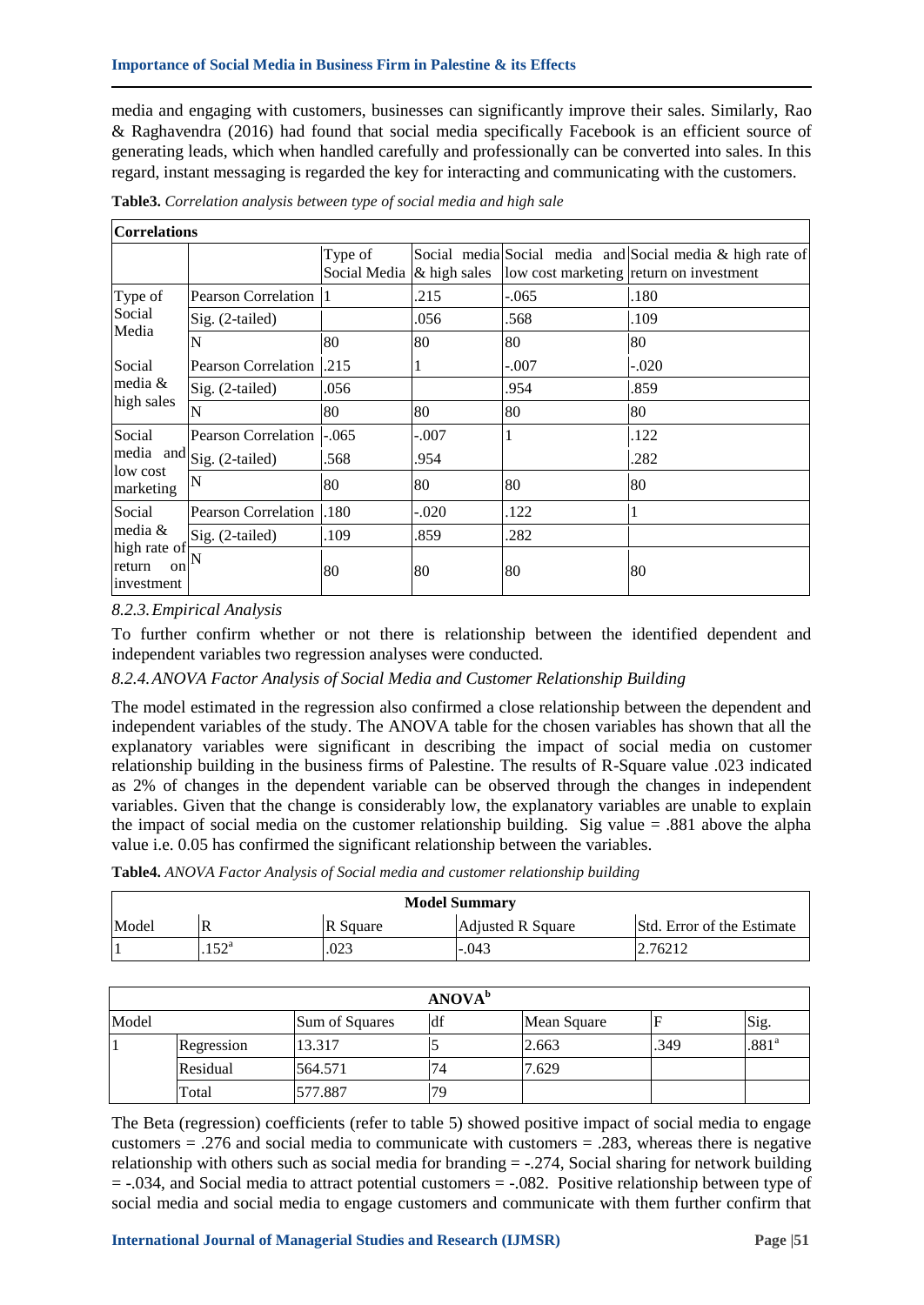social media has been used in the business firms of Palestine to build relationship with customers, however, it also confirms that it has not been using for branding or networking.

|       | <b>Coefficients<sup>a</sup></b>                |                                    |            |                                  |         |      |  |  |  |
|-------|------------------------------------------------|------------------------------------|------------|----------------------------------|---------|------|--|--|--|
|       |                                                | <b>Unstandardized Coefficients</b> |            | <b>Standardized Coefficients</b> |         |      |  |  |  |
| Model |                                                | B                                  | Std. Error | <b>B</b> eta                     |         | Sig. |  |  |  |
| 1     | (Constant)                                     | 2.600                              | .497       |                                  | 5.232   | .000 |  |  |  |
|       | Social sharing for network<br>building         | $-.034$                            | .303       | $-.013$                          | $-.112$ | .911 |  |  |  |
|       | Social media for branding                      | $-.274$                            | .376       | $-.085$                          | $-.728$ | .469 |  |  |  |
|       | Social media to attract<br>potential customers | $-.082$                            | .353       | $-.028$                          | $-.232$ | .817 |  |  |  |
|       | Social media to engage<br>customers            | .276                               | .384       | .089                             | .720    | .474 |  |  |  |
|       | Social media to<br>communicate with customers  | .283                               | .290       | .114                             | .977    | .332 |  |  |  |

**Table5.** *Regression Analysis of social media and customer relationship building*

*8.2.5. Regression Analysis of Type of Social Media and High Sale volume*

The ANOVA table 6 shows that all the explanatory variables were significant in describing the impact of social media on high sale volume in the business firms of Palestine. The results of R-Square value .088 indicated as 9% of changes in the dependent variable can be observed through the changes in independent variables. Given that the change is considerably low, the explanatory variables are unable to explain the impact of social media on the high sale volume. Sig value = .881 above the alpha value i.e. 0.05 has confirmed the significant relationship between the variables.

**Table6.** *ANOVA Factor Analysis of Social media and high sale volume*

| <b>Model Summary</b>                                                    |                   |      |      |         |  |  |
|-------------------------------------------------------------------------|-------------------|------|------|---------|--|--|
| Std. Error of the<br>Model<br>Estimate<br>Adjusted R Square<br>R Square |                   |      |      |         |  |  |
|                                                                         | .296 <sup>a</sup> | .088 | .052 | 2.63377 |  |  |

| ANOVA <sup>b</sup>                                         |         |    |        |       |                   |  |  |
|------------------------------------------------------------|---------|----|--------|-------|-------------------|--|--|
| df<br>Model<br>Sig.<br>ΙF<br>Sum of Squares<br>Mean Square |         |    |        |       |                   |  |  |
| Regression                                                 | 50.695  |    | 16.898 | 2.436 | .071 <sup>a</sup> |  |  |
| Residual                                                   | 527.193 | 76 | 6.937  |       |                   |  |  |
| Total                                                      | 577.887 | 79 |        |       |                   |  |  |

The Beta (regression) coefficients (refer to table 7) showed positive impact of social media on the high sales = .565 and high rate of return to investment = .563, whereas there is negative relationship

with others such as social media and low cost marketing  $= -0.291$ . It confirms the findings of Pearson correlation that found positive correlation between social media and high sales and rate of return on investment of companies. However, it rejected the idea that social media is a low cost marketing channel.

## **9. DISCUSSION AND CONCLUSION**

The study aimed to find out the impact of social media on the businesses firms in Palestine. For this purpose, the author developed and tested two hypotheses constructed out of one independent and two dependent variables. The findings of the study has confirmed the findings of the previous researches that found the positive relationship between social media and customer relationship building and high sales of the companies. Pearson correlation analysis and regression model estimation showed that companies using social media in Palestine are able to use social media for building relationship with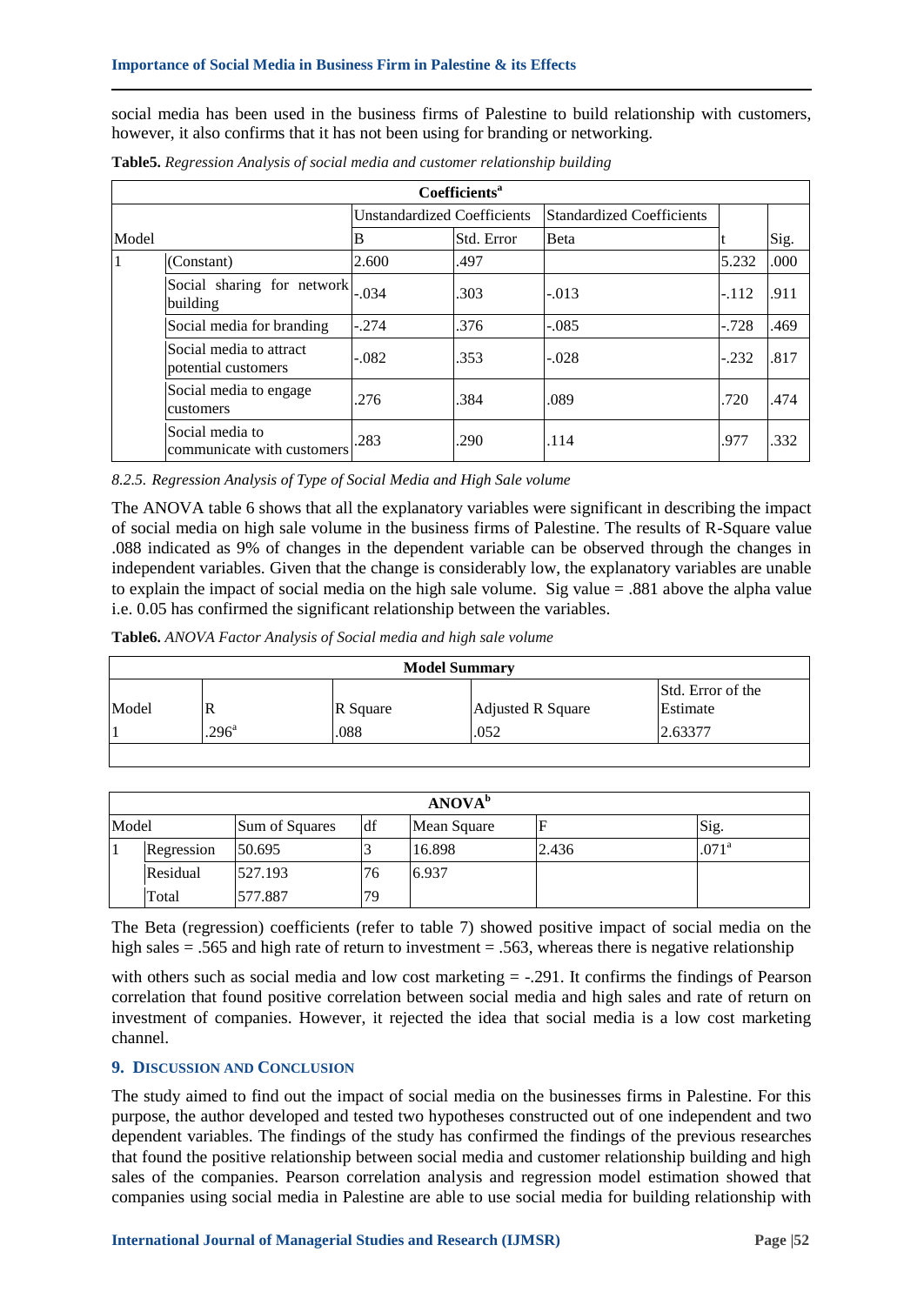customers. In this way, they are getting the benefit from comment and inbox features of social media where customers can easily contact the company to inquire about the products and services or submit their feedback and complaint. These findings of the first hypothesis match with the findings of studies including (Aral, Dellarocas, & Godes, 2013) (Fue, Li, & Wenyu, 2009) and (Hanna, Rohm, & Crittenden, 2011). On the contrary, the findings of the study rejected the idea that Palestinian companies are using social media for branding and networking. A number of studies such as (Kietzmann, Hermkens, McCarthy, & Silvestre, 2011), (Patrick, 2008) and (Qualman, 2010) have found that businesses through networking and sharing are able to reach to customers. The results of the current study, however, have rejected the idea. This raises further question if companies are not using social media for networking or branding, how they are able to promote their brands. According to Naylor, Lamberton, & West (2012) one of the significant challenge that today's businesses face concerns with how to get followers to go from looking at a photo to going to their website and buy product or service. For this purpose, it is important to have strong network through a number of followers who share the post of the companies. In the case of Palestinian firms, the results show that they are not networking on the social media, but using it for communication purpose only. It indicates that they are not approaching new and potential customers and have social media for dealing with only existing customers.

The finding of the second hypothesis also confirms and matches with the previous researches that found positive relationship between social media and increase revenue or sale of the company. According to Scott (2017) due to various features of social media, companies are able to increase their sale. He found that social media is an effective source of generating leads and if promoted adequately, leads can be converted into sales. Similarly, Li, Zhou, Kashyap, & Yang (2008) indicated that social media has recently launched e-commerce features such as Instagram, which has resulted in an ease for customers to make a purchase without going to the website. In the case of Palestinian business firms, the findings confirmed high and increase sale due to social media. However, it is not identified what factors are involved that prompt customers to make a purchase. As identified by Naylor, Lamberton, & West (2012) there were certain actions that must be taken by companies to ensure that customers prompts to buy the products and services including responsiveness, offers and promotion, informative content, interesting visuals, and exclusive content.

## **IMPLICATION, LIMITATION AND FUTURE RESEARCH DIRECTION**

Due to certain limitations of the current study, it has not focused on how businesses firms in Palestine are using social media and what particular actions are responsible for the improved customer relationship building and high sales. The current study has served the companies not using social media to get the insight to find how social media is helpful for the firms. Considering the limitations and findings of the study, it is important to conduct further research to identify the ways social media is being used by the Palestinian firms for the businesses.

#### **REFERENCE**

- [1] Aral, S., Dellarocas, C., & Godes, D. (2013). Introduction to the Special Issue—Social Media and Business Transformation: A Framework for Research. *Information System Research*, 24-1.
- [2] Fue, Z., Li, H., & Wenyu, D. (2009). Social factors in user perceptions and responses to advertising in online social networking communities. *Journal o f Interactive Advertising*, 10, 1, pp. 1-13.
- [3] Hanna, R., Rohm, A., & Crittenden, V. (2011). We're all connected: The power of the social media ecosystem. *Business Horizons*, 265-273, 54-3.
- [4] Jones, N., Borgman, R., & Ulusoy, E. (2015). Impact of social media on small businesses. *Journal of Small Business and Enterprise Development*, 22: 4, 611-632.
- [5] Kietzmann, J. H., Hermkens, K., McCarthy, I. P., & Silvestre, B. S. (2011). Building Blocks for Social Media. *Business Horizons*, Vol. 54, Issue 3, 241-251.
- [6] Kim, W. G., Lim, H., & Brymer, R. (2015). The effectiveness of managing social media on hotel performance. *International Journal of Hospitality Management*, 165-171, 44.
- [7] Konovalova, N., I, K., & M., K. (2016). CREDIT RISK MANAGEMENT IN COMMERCIAL BANKS. *POLISH JOURNAL OF MANAGEMENT STUDIES, 13*(2), 90-100.
- [8] Kotler, P., Kartajaya, H., & Setiawan, I. (2016). *Marketing 4.0: Moving from Traditional to Digital.* John Wiley & Sons.